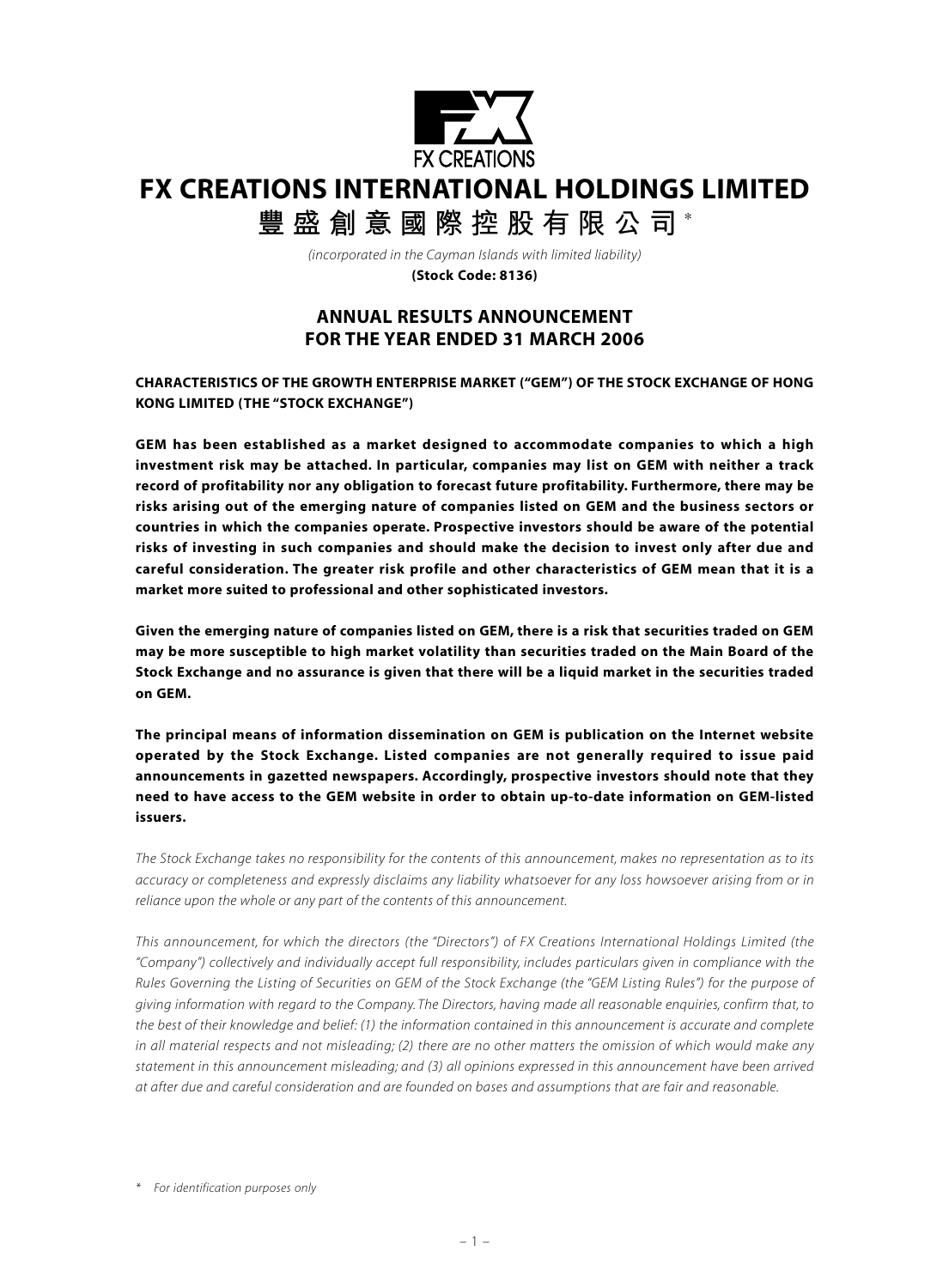#### **FINANCIAL RESULTS**

The board of directors (the "Board") of the Company herein present the audited consolidated results of the Company and its subsidiaries (collectively referred to as the "Group") for the year ended 31 March 2006 together with the comparative figures for the previous year as follows:

# **CONSOLIDATED INCOME STATEMENT**

For the year ended 31 March 2006

|                                | Notes          | 2006<br><b>HK\$'000</b> | 2005<br>HK\$'000 |
|--------------------------------|----------------|-------------------------|------------------|
| <b>TURNOVER</b>                | $\mathbf{3}$   | 70,913                  | 69,893           |
| Cost of sales                  |                | (38, 576)               | (36, 628)        |
| Gross profit                   |                | 32,337                  | 33,265           |
| Other revenue                  | $\mathsf{3}$   | 2,179                   | 681              |
| Selling and distribution costs |                | (23, 031)               | (23, 596)        |
| Administrative expenses        |                | (16, 277)               | (19, 494)        |
| <b>LOSS FROM OPERATIONS</b>    | $\overline{4}$ | (4, 792)                | (9, 144)         |
| Finance costs                  | 5              | (508)                   | (584)            |
| <b>LOSS BEFORE INCOME TAX</b>  |                | (5, 300)                | (9,728)          |
| Income tax                     | 6              | (100)                   | (223)            |
| <b>LOSS FOR THE YEAR</b>       |                | (5,400)                 | (9,951)          |
| Attributable to:               |                |                         |                  |
| Equity holders of the Company  |                | (5, 359)                | (10, 045)        |
| Minority interests             |                | (41)                    | 94               |
|                                |                | (5,400)                 | (9,951)          |
| <b>DIVIDENDS</b>               | $\overline{7}$ |                         |                  |
| <b>LOSS PER SHARE</b>          | $\,8\,$        |                         |                  |
| - Basic                        |                | (HK1.3 cents)           | (HK2.51 cents)   |
| - Diluted                      |                | N/A                     | N/A              |
|                                |                |                         |                  |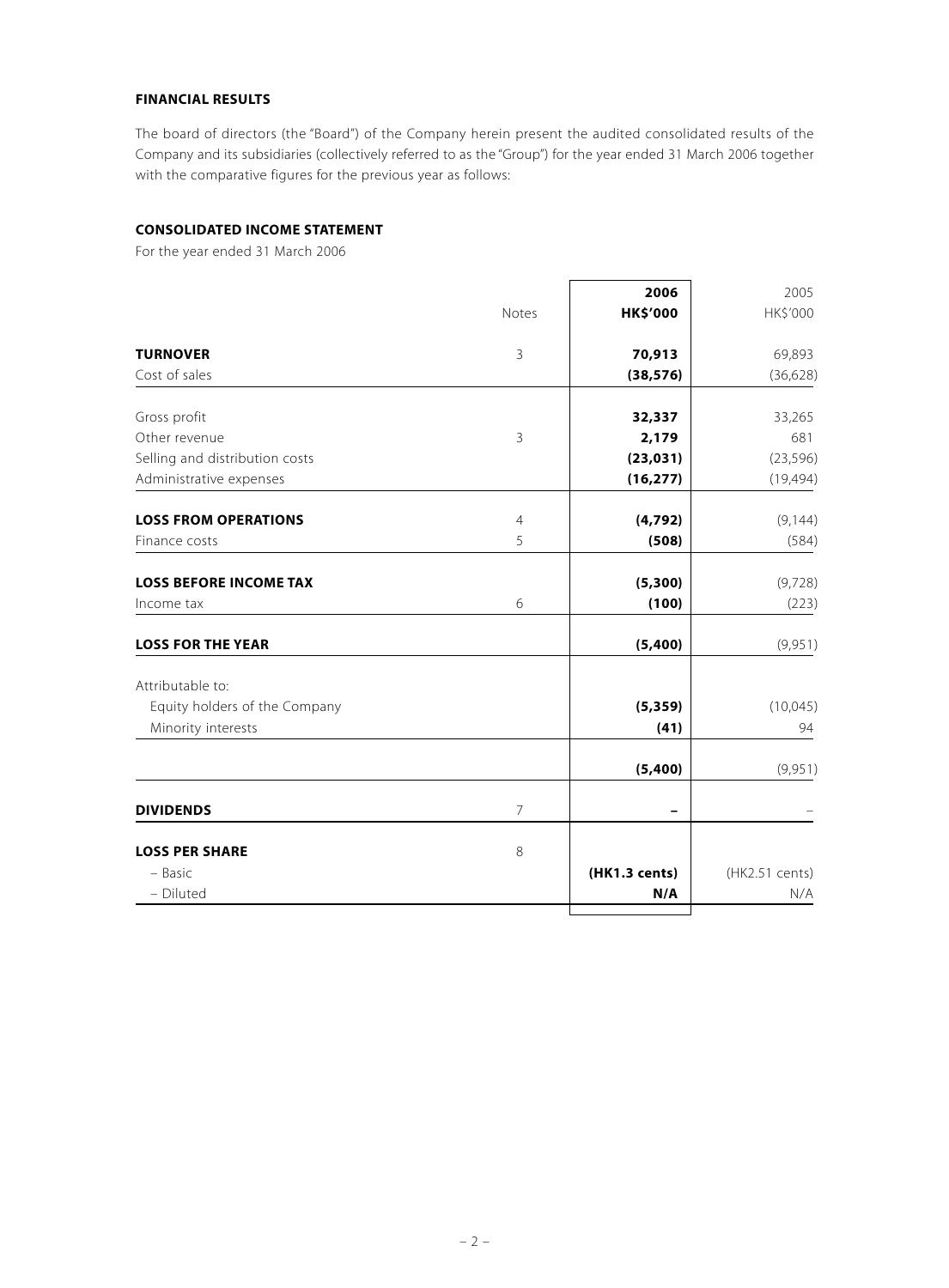# **CONSOLIDATED BALANCE SHEET**

As at 31 March 2006

|                                                                   | <b>Notes</b> | 2006<br><b>HK\$'000</b> | 2005<br>HK\$'000 |
|-------------------------------------------------------------------|--------------|-------------------------|------------------|
| <b>NON-CURRENT ASSETS</b>                                         |              |                         |                  |
| Fixed assets                                                      |              | 1,210                   | 6,166            |
| Long-term investments                                             |              |                         | 830              |
| Rental and sundry deposits                                        |              | 2,132                   | 1,723            |
|                                                                   |              | 3,342                   | 8,719            |
| <b>CURRENT ASSETS</b>                                             |              |                         |                  |
| Short-term investments                                            |              |                         | 1,434            |
| Inventories                                                       |              | 1,788                   | 3,023            |
| Accounts receivable                                               | 9            | 3,521                   | 6,591            |
| Prepayments, deposits and other receivables                       |              | 1,876                   | 2,144            |
| Due from a minority shareholder                                   |              | 360                     | 360              |
| Taxes refundable                                                  |              | 2                       | 28               |
| Pledged bank deposits<br>Cash and bank balances                   |              | 3,962                   | 2,742<br>1,527   |
|                                                                   |              | 11,509                  | 17,849           |
|                                                                   |              |                         |                  |
| <b>CURRENT LIABILITIES</b>                                        |              |                         |                  |
| Accounts payable<br>Accrued expenses and other payables           | 10           | 3,680<br>1,279          | 3,418<br>1,317   |
| Taxes payable                                                     |              | 131                     | 167              |
| Amount due to a shareholder                                       |              | 453                     |                  |
| Bills payable - secured                                           |              |                         | 4,381            |
| Bank overdrafts - secured                                         |              |                         | 3,810            |
| Short-term bank loans - secured                                   |              | 377                     | 600              |
| Current portion of long-term bank loans - secured                 |              |                         | 947              |
| Current portion of other long-term loan - secured                 |              | 500                     |                  |
|                                                                   |              | 6,420                   | 14,640           |
| <b>NET CURRENT ASSETS</b>                                         |              | 5,089                   | 3,209            |
| TOTAL ASSETS LESS CURRENT LIABILITIES                             |              | 8,431                   | 11,928           |
|                                                                   |              |                         |                  |
| <b>NON-CURRENT LIABILITIES</b><br>Other long-term loans - secured |              | 83                      |                  |
| <b>NET ASSETS</b>                                                 |              | 8,348                   | 11,928           |
|                                                                   |              |                         |                  |
| <b>FINANCED BY</b>                                                |              |                         |                  |
| Share capital<br>Reserves                                         |              | 4,605                   | 4,000            |
|                                                                   |              | 3,663                   | 7,807            |
| <b>EQUITY ATTRIBUTABLE TO EQUITY HOLDERS</b><br>OF THE COMPANY    |              | 8,268                   | 11,807           |
|                                                                   |              |                         |                  |
| <b>MINORITY INTERESTS</b>                                         |              | 80                      | 121              |
|                                                                   |              | 8,348                   | 11,928           |
|                                                                   |              |                         |                  |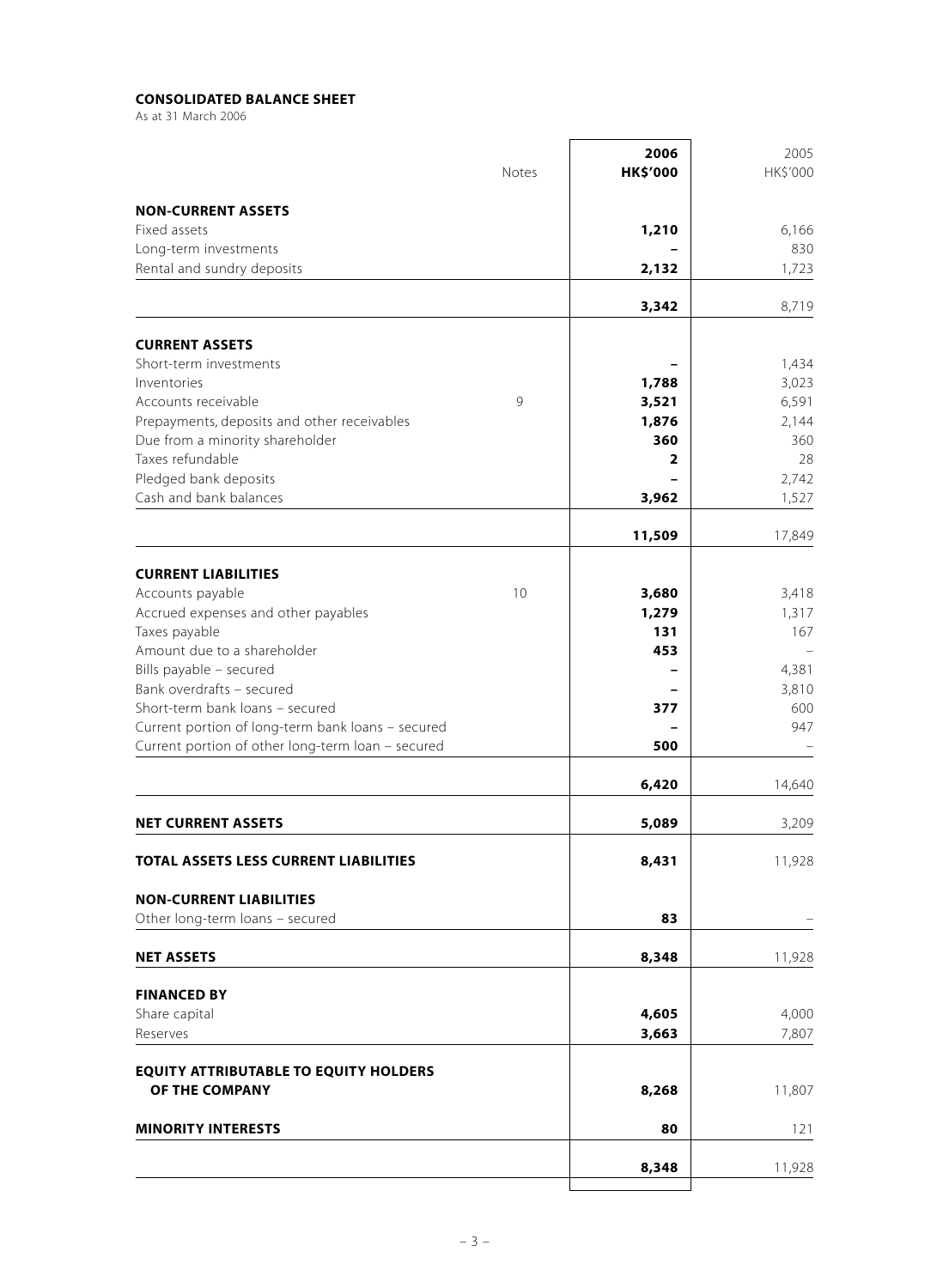# **CONSOLIDATED STATEMENT OF CHANGES IN EQUITY**

For the year ended 31 March 2006

|                                 |                 |                | <b>Retained</b>    |                |                 |                 |
|---------------------------------|-----------------|----------------|--------------------|----------------|-----------------|-----------------|
|                                 | <b>Issued</b>   |                | earnings/          |                |                 |                 |
|                                 | share           |                | Share (Accumulated |                | <b>Minority</b> |                 |
|                                 | capital         | premium        | losses)            | <b>Total</b>   | interest        | <b>Total</b>    |
|                                 | <b>HK\$'000</b> | <b>HKS'000</b> | <b>HKS'000</b>     | <b>HKS'000</b> | <b>HKS'000</b>  | <b>HK\$'000</b> |
| Balance at 1 April 2004         | 4,000           | 13,703         | 4,149              | 21,852         | 27              | 21,879          |
| Net loss for the year           | -               |                | (10,045)           | (10,045)       | 94              | (9,951)         |
| Balance at 1 April 2005         | 4,000           | 13,703         | (5,896)            | 11,807         | 121             | 11,928          |
| Issue of new shares             | 605             | 1,392          |                    | 1,997          |                 | 1,997           |
| Issuing cost                    | -               | (177)          |                    | (177)          |                 | (177)           |
| Net loss for the year           |                 |                | (5,359)            | (5,359)        | (41)            | (5,400)         |
| <b>Balance at 31 March 2006</b> | 4,605           | 14,918         | (11, 255)          | 8,268          | 80              | 8,348           |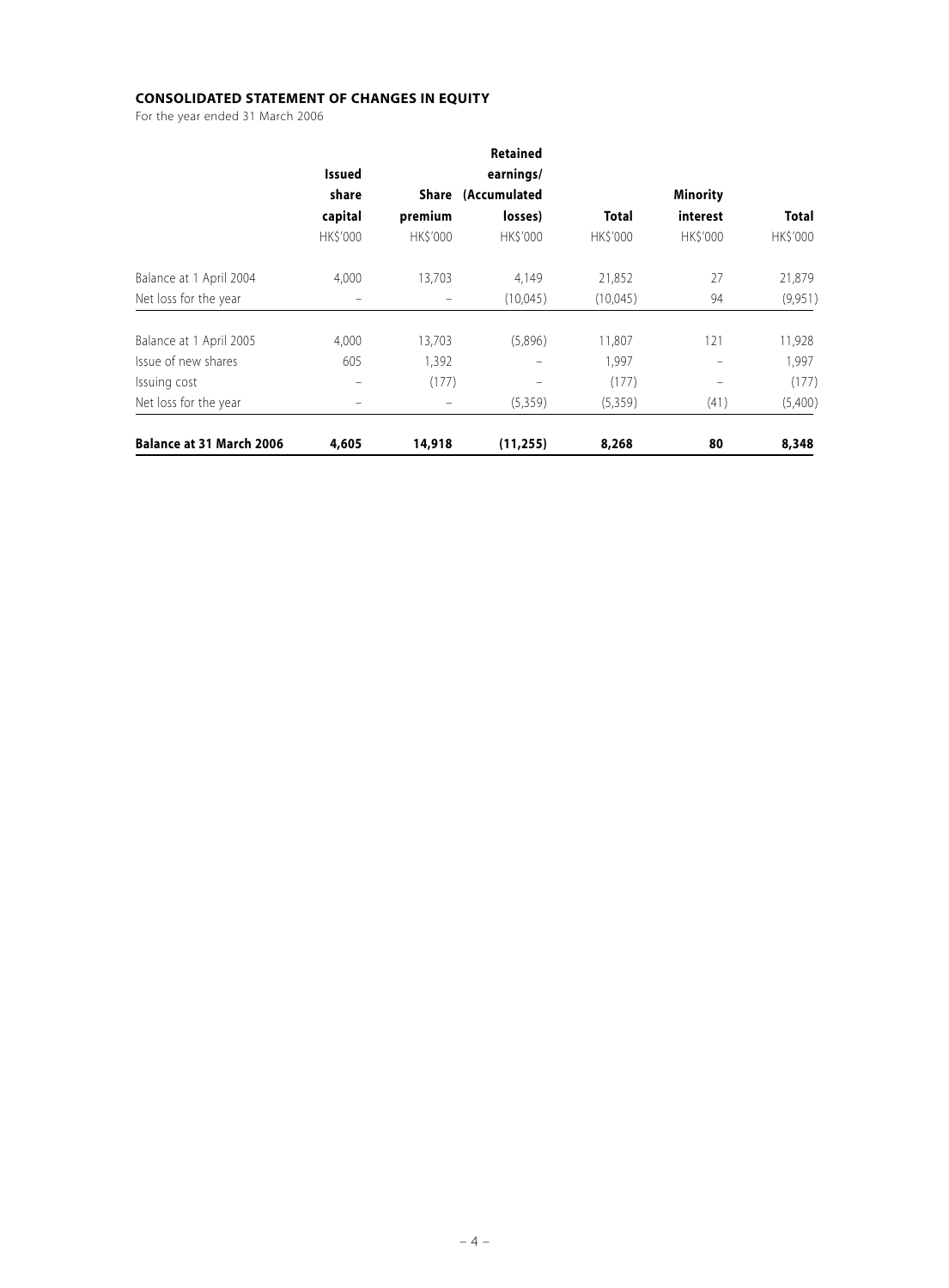#### *Notes:*

#### **1. BASIS OF PRESENTATION AND ADOPTION OF NEW HONG KONG FINANCIAL REPORTING STANDARDS**

The financial statements have been prepared in accordance with Hong Kong Financial Reporting Standards ("HKFRSs"), which also include all Hong Kong Accounting Standards ("HKASs") (Collectively referred to as the "New HKFRSs") issued by the Hong Kong Institute of Certified Public Accountants (the "HKICPA"), the disclosure requirements of the Hong Kong Company Ordinance and the Rules Governing the Listing of Securities on the Growth Enterprise Market of The Stock Exchange of Hong Kong Limited (the "GEM Listing Rules").

The accounting policies and method computation used in the preparation of these financial statements are consistent with those used in the annual accounts of the Group for the year ended 31 March 2005, except that the Group has changed certain of its presentation of the accounts following the adoption of the New HKFRSs which have become effective for accounting periods beginning on or after 1 January 2005, and which have not been early adopted by the Group for the preparation of the annual accounts of the Group for the year ended 31 March 2005.

Except for adoption of HKAS 1 and HKAS 27, which result in changes to the presentation of the accounts on minority interests, the adoption of all other New HKFRSs did not result in substantial changes to the accounting policies and their methods of computation used in the Group's accounts for the year ended 31 March 2006.

In the prior periods, minority interests at the balance sheet date were presented in the consolidated balance sheet separately from liabilities and as deduction from net assets. Minority interests in the results of the Group for the year were also separately presented in the consolidated income statement as a deduction before arriving at the profit attributable to shareholders.

With effect from 1 April 2005, in order to comply with HKAS1 and HKAS 27, minority interests at the balance sheet date are presented in the consolidated balance sheet within equity, separately from the equity attributable to equity holders of the Company, and minority interests in the results of the Group for the year are presented on the face of the consolidated income statement as an allocation of the total profit or loss for the period between the minority interests and the equity holders of the Company.

At the date of this announcement, the following standards and interpretations were in issue but not yet effective:

| (Note a) | Capital disclosures                                                                                        |
|----------|------------------------------------------------------------------------------------------------------------|
| (Note b) | Employee benefits – Actuarial gains and losses, group plans and<br>disclosures                             |
| (Note b) | The effect of changes in foreign exchange rates - Net investment in<br>a foreign operation                 |
| (Note b) | Cash flow hedges of forecast intragroup transactions                                                       |
| (Note b) | The fair value option                                                                                      |
| (Note b) | Financial instruments: Recognition and measurement                                                         |
|          | and insurance contracts – Financial quarantee contracts                                                    |
| (Note b) | Exploration for and evaluation of mineral resources                                                        |
| (Note a) | Financial instruments: Disclosures                                                                         |
| (Note b) | Determining whether an arrangement contains a lease                                                        |
| (Note b) | Rights to interests arising from decommissioning, restoration and<br>environmental rehabilitation funds    |
| (Note c) | Liabilities arising from participating in a specific market – Waste<br>electrical and electronic equipment |
| (Note d) | Applying the restatement approach under HKAS 29 - Financial<br>reporting in hyperinflationery economies    |
| (Note e) | Scope of HKFRS 2                                                                                           |
| (Note f) | Reassessment of embedded derivatives                                                                       |
|          |                                                                                                            |

Note a: effective for annual periods beginning on or after 1 January 2007

Note b: effective for annual periods beginning on or after 1 January 2006

Note c: effective for annual periods beginning on or after 1 December 2005

Note d: effective for annual periods beginning on or after 1 March 2006

Note e: effective for annual periods beginning on or after 1 May 2006

Note f: effective for annual periods beginning on or after 1 June 2006

The Group has commenced considering the potential impact of the above new HKFRS but is not yet in a position to determine whether these HKFRS would have a significant impact on how its results of operations and financial position are prepared and presented. These HKFRS may result in changes in the future as to how the results and financial position are prepared and presented.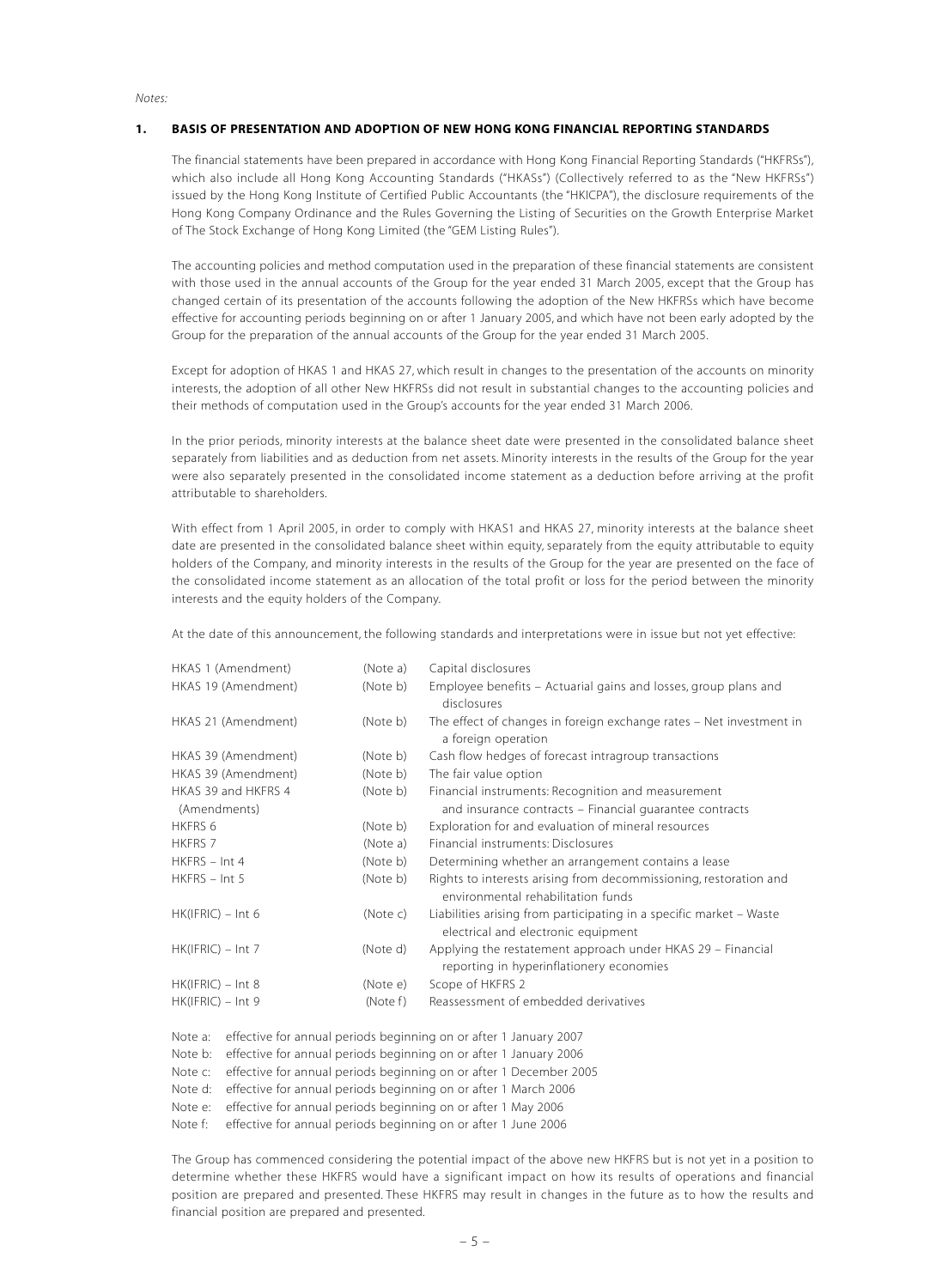#### **2. SEGMENT REPORTING**

The Group's operating businesses are structured and managed separately, according to the nature of their operations and the products and services they provided. Each of the Group's business segments represents a strategic business unit that offers products and services which are subject to risks and returns that are different from those of other business segments. Details of the business segments are summarised as follows:

- (a) the retail segment represents the selling of bags and accessories via retail shops and department store counters;
- (b) the wholesale segment represents the selling of bags and accessories via overseas agents and distributors; and
- (c) the corporate segment represents investment holding.

#### **(i) Business segments**

The following tables present revenue, results and certain assets, liabilities and expenditure information for the Group's business segments:

|                                                                      | Retail                  |                  | Wholesale               |                  | Corporate        |                  | Consolidated            |                   |
|----------------------------------------------------------------------|-------------------------|------------------|-------------------------|------------------|------------------|------------------|-------------------------|-------------------|
|                                                                      | 2006<br><b>HK\$'000</b> | 2005<br>HK\$'000 | 2006<br><b>HK\$'000</b> | 2005<br>HK\$'000 | 2006<br>HK\$'000 | 2005<br>HK\$'000 | 2006<br><b>HK\$'000</b> | 2005<br>HK\$'000  |
| Segment revenue:                                                     |                         |                  |                         |                  |                  |                  |                         |                   |
| Sales to external customers                                          | 39,715                  | 45,028           | 31,198                  | 24,865           |                  |                  | 70,913                  | 69,893            |
| Segment results                                                      | 3,761                   | 7,637            | 1,219                   | (3, 457)         | (9, 772)         | (13, 324)        | (4,792)                 | (9, 144)          |
| Finance costs                                                        |                         |                  |                         |                  |                  |                  | (508)                   | (584)             |
| Loss before income tax<br>Income tax                                 |                         |                  |                         |                  |                  |                  | (5,300)<br>(100)        | (9, 728)<br>(223) |
| Loss for the year                                                    |                         |                  |                         |                  |                  |                  | (5,400)                 | (9,951)           |
| <b>BALANCE SHEET</b>                                                 |                         |                  |                         |                  |                  |                  |                         |                   |
| <b>ASSETS</b><br>Segment assets<br>Unallocated assets                | 4,172                   | 8,547            | 4,806                   | 10,504           | 5,873            | 7,517            | 14,851                  | 26,568            |
| Total assets                                                         |                         |                  |                         |                  |                  |                  | 14,851                  | 26,568            |
| <b>LIABILITIES</b><br>Segment liabilities<br>Unallocated liabilities |                         | 66               | 103                     | 27               | 6,400            | 14,547           | 6,503                   | 14,640            |
| <b>Total liabilities</b>                                             |                         |                  |                         |                  |                  |                  | 6,503                   | 14,640            |
| Other segment information:<br>Depreciation<br>Capital expenditure    | 644<br>208              | 635<br>941       | 962                     | 911<br>527       | 131<br>73        | 196<br>242       | 1,737<br>281            | 1,742<br>1,710    |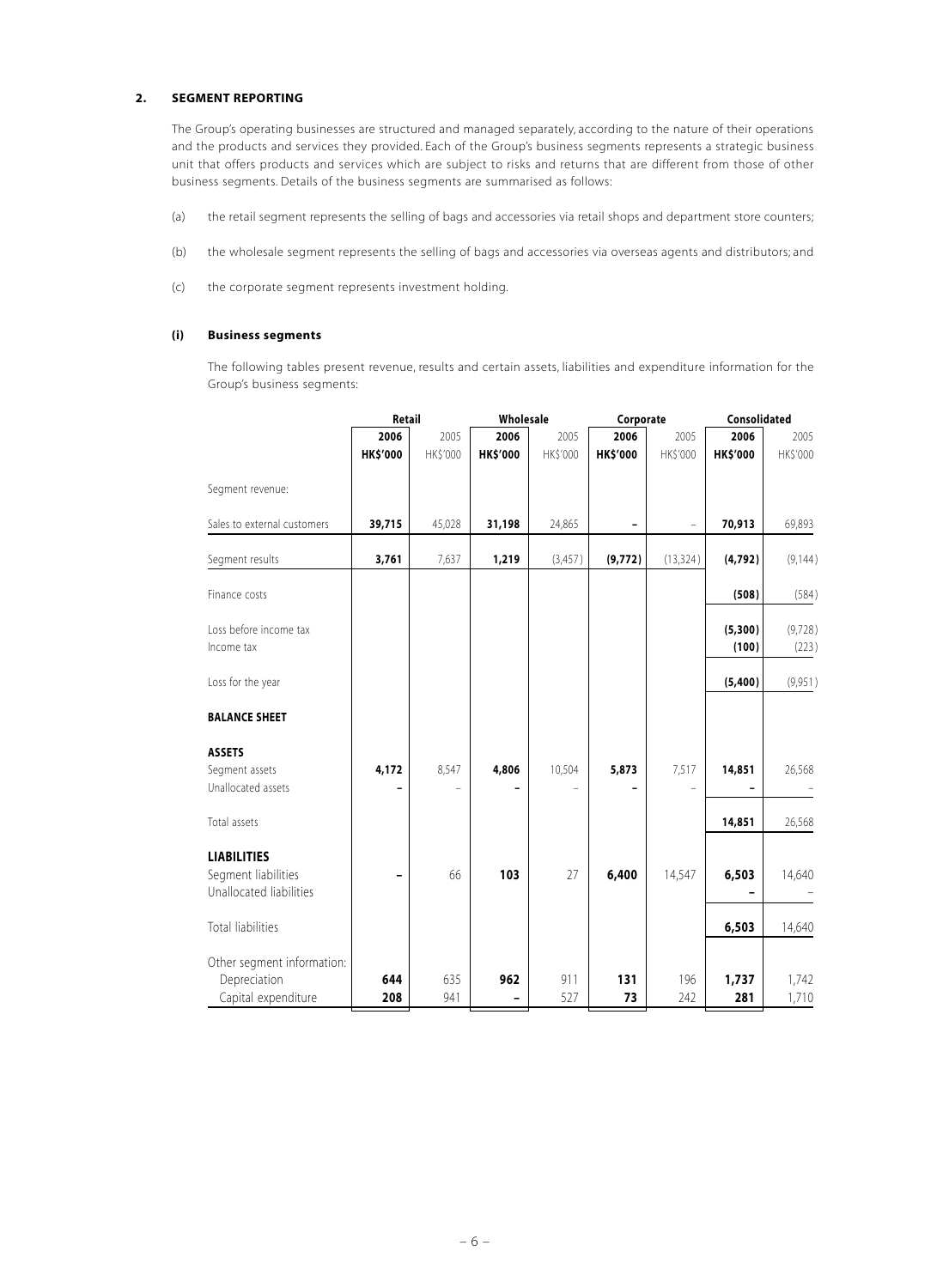#### **(ii) Geographical segments**

The following table presents revenue, certain assets and expenditure information for the Group's geographical segments.

|                             |                 |                |                 | PRC (not including |                 |          |                 |                |                 |                          |                 |          |
|-----------------------------|-----------------|----------------|-----------------|--------------------|-----------------|----------|-----------------|----------------|-----------------|--------------------------|-----------------|----------|
|                             |                 | Hong Kong, SAR |                 | Hong Kong, SAR)    | <b>Taiwan</b>   |          | Singapore       |                |                 | <b>Others</b>            | Consolidated    |          |
|                             | 2006            | 2005           | 2006            | 2005               | 2006            | 2005     | 2006            | 2005           | 2006            | 2005                     | 2006            | 2005     |
|                             | <b>HK\$'000</b> | HK\$'000       | <b>HK\$'000</b> | <b>HKS'000</b>     | <b>HK\$'000</b> | HK\$'000 | <b>HK\$'000</b> | <b>HKS'000</b> | <b>HK\$'000</b> | <b>HK\$'000</b>          | <b>HK\$'000</b> | HK\$'000 |
| Segment revenue:            |                 |                |                 |                    |                 |          |                 |                |                 |                          |                 |          |
| Sales to external customers | 53,664          | 51,660         | 5,617           | 3,087              | 9,393           | 12.442   | 1,744           | 1,876          | 495             | 828                      | 70,913          | 69,893   |
|                             |                 |                |                 |                    |                 |          |                 |                |                 |                          |                 |          |
| Other segment information:  |                 |                |                 |                    |                 |          |                 |                |                 |                          |                 |          |
| Segment assets              | 13,145          | 16,015         | 673             | 7,019              | 1,030           | 3,442    | -               | 92             | 3               | $\overline{\phantom{m}}$ | 14,851          | 26,568   |
| Capital expenditure         | 281             | 935            | -               | 527                |                 | 248      | -               | -              | -               | -                        | 281             | 1.710    |

#### **(iii) Segment information**

*Business segments*

|                       | 2006            | 2005     |
|-----------------------|-----------------|----------|
|                       | <b>HK\$'000</b> | HK\$'000 |
| Retail sales          | 39,715          | 45,028   |
| Wholesale sales       | 31,198          | 24,865   |
|                       | 70,913          | 69,893   |
| Geographical segments |                 |          |
| PRC:                  |                 |          |
| Hong Kong, SAR        | 53,664          | 51,660   |
| Elsewhere             | 5,617           | 3,087    |
| Taiwan                | 9,393           | 12,442   |
| Singapore             | 1,744           | 1,876    |
| Others                | 495             | 828      |
|                       | 70,913          | 69,893   |

#### *Business segments*

Retail sales

Retail sales decreased by approximately 12%, as compared to the previous corresponding year, to approximately HK\$39,715,000 (2005: approximately HK\$45,028,000).

#### Wholesale sales

Wholesale sales comprised sales to agents and sales to distributors.

Sales to agents increased by approximately HK\$5,927,000, as compared to the previous corresponding year, to approximately HK\$11,264,000 (2005: approximately HK\$5,337,000). The increase was mainly attributed to the increase in sales to the agents in the PRC.

Sales to distributors increased by approximately 2%, as compared to the previous corresponding year, to approximately HK\$19,933,000 (2005: approximately HK\$19,528,000). The increase was mainly attributed to the increase in orders from existing customers.

#### *Geographical segments*

For the year ended 31 March 2006, sales in Hong Kong increased by approximately 4% as compared to the previous corresponding year. The increase was mainly attributed to the increase in sales in the retail outlets in Hong Kong.

For the year ended 31 March 2006, sales to elsewhere in the PRC increased by approximately 82% as compared to the previous corresponding year. The increase was mainly attributed to the increase in sales to the Group's agents in the PRC.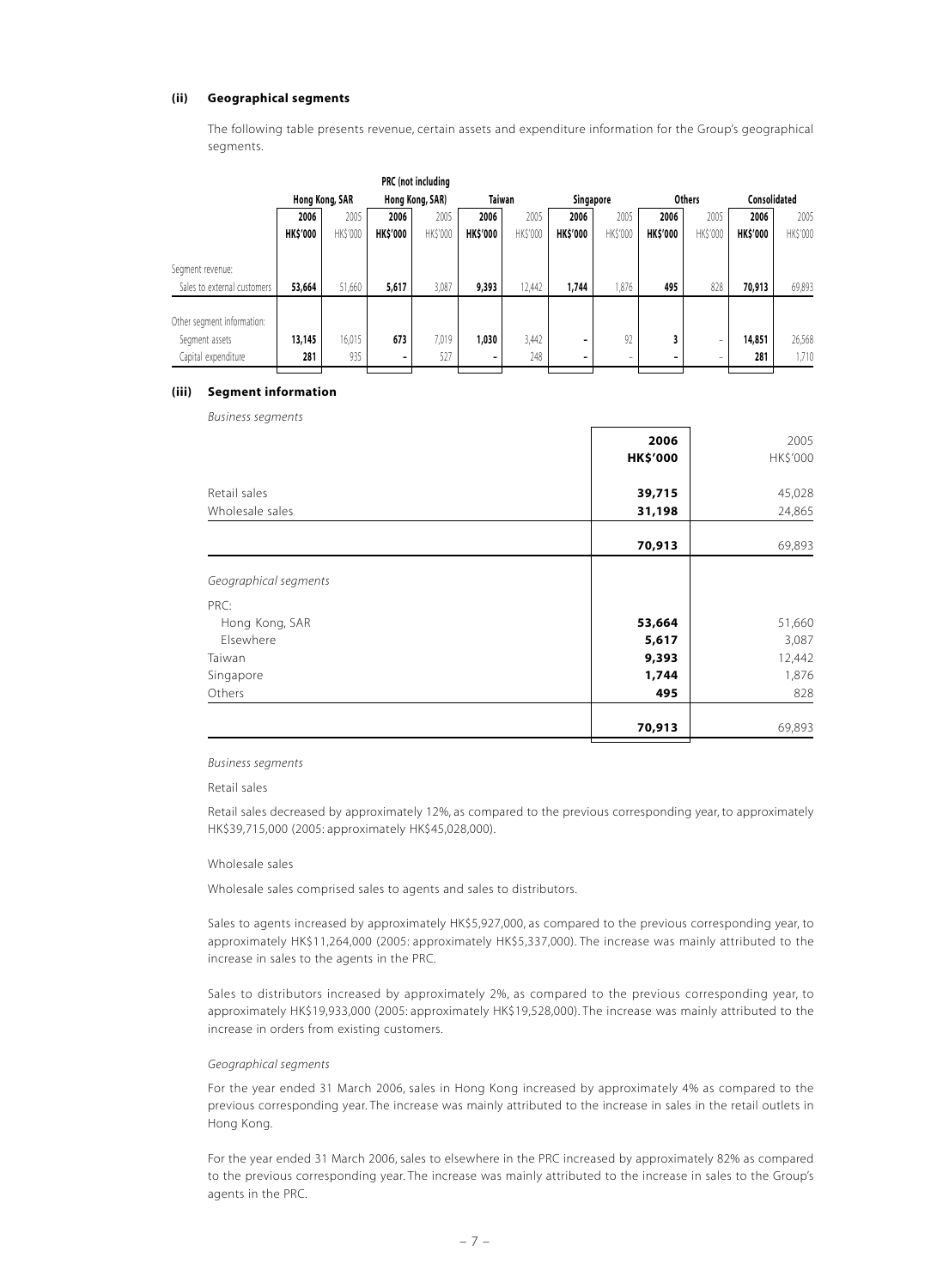For the year ended 31 March 2006, sales to Taiwan decreased by approximately 25% as compared to the previous corresponding year. The decrease was mainly attributed to the decrease in sales and close of the retail outlets in Taiwan.

For the year ended 31 March 2006, sales to Singapore decreased by approximately 7% as compared to the previous corresponding year. The decrease was attributed to the decrease in sales to the Group's agent in Singapore.

For the year ended 31 March 2006, sales to other countries decreased by approximately 40% as compared to the previous corresponding year. The decrease was mainly attributed to the decrease in orders from countries other than above.

## **3. TURNOVER AND REVENUE**

Turnover represents the net invoiced value of goods sold after allowances for returns and trade discounts. All significant transactions amongst the companies comprising the Group have been eliminated on consolidation.

|                         | 2006<br><b>HK\$'000</b> | 2005<br>HK\$'000 |
|-------------------------|-------------------------|------------------|
| Turnover                |                         |                  |
| Sales                   | 70,913                  | 69,893           |
| Other revenue           |                         |                  |
| Interest income         | 152                     | 58               |
| Exchange gains          |                         | 216              |
| Management income       | 900                     |                  |
| Machinery rental income | 600                     |                  |
| Sundry income           | 527                     | 407              |
|                         | 2,179                   | 681              |
| Total revenue           | 73,092                  | 70,574           |

#### **4. LOSS FROM OPERATIONS**

The Group's loss from operations is arrived at after crediting and charging the following:

|                                                           | 2006<br><b>HK\$'000</b> | 2005<br>HK\$'000 |
|-----------------------------------------------------------|-------------------------|------------------|
|                                                           |                         |                  |
| <b>Crediting:</b>                                         |                         |                  |
| Interest income                                           | 152                     | 58               |
| Recovery of bad debts                                     |                         | 249              |
| Exchange gains                                            |                         | 216              |
| <b>Charging:</b>                                          |                         |                  |
| Auditors' remuneration                                    | 250                     | 230              |
| Bad debts written off                                     | 1,495                   | 2,190            |
| Cost of inventories sold                                  | 38,576                  | 36,628           |
| Depreciation                                              | 1,737                   | 1,742            |
| Directors' remuneration                                   | 909                     | 1,044            |
| Exchange losses                                           | 32                      |                  |
| Provision for impairment of fixed assets                  | 3,500                   |                  |
| Provision for impairment loss of other investments        |                         | 3,500            |
| Loss on disposal of other investments                     | 260                     |                  |
| Loss on disposals of fixed assets                         |                         | 1,041            |
| Minimum lease payments under operating lease rentals      |                         |                  |
| for land and buildings                                    | 11,319                  | 10,822           |
| Staff costs (excluding directors' remuneration, note (8)) |                         |                  |
| <b>Salaries</b>                                           | 10,573                  | 11,362           |
|                                                           |                         |                  |
| Pension scheme contributions                              | 366                     | 340              |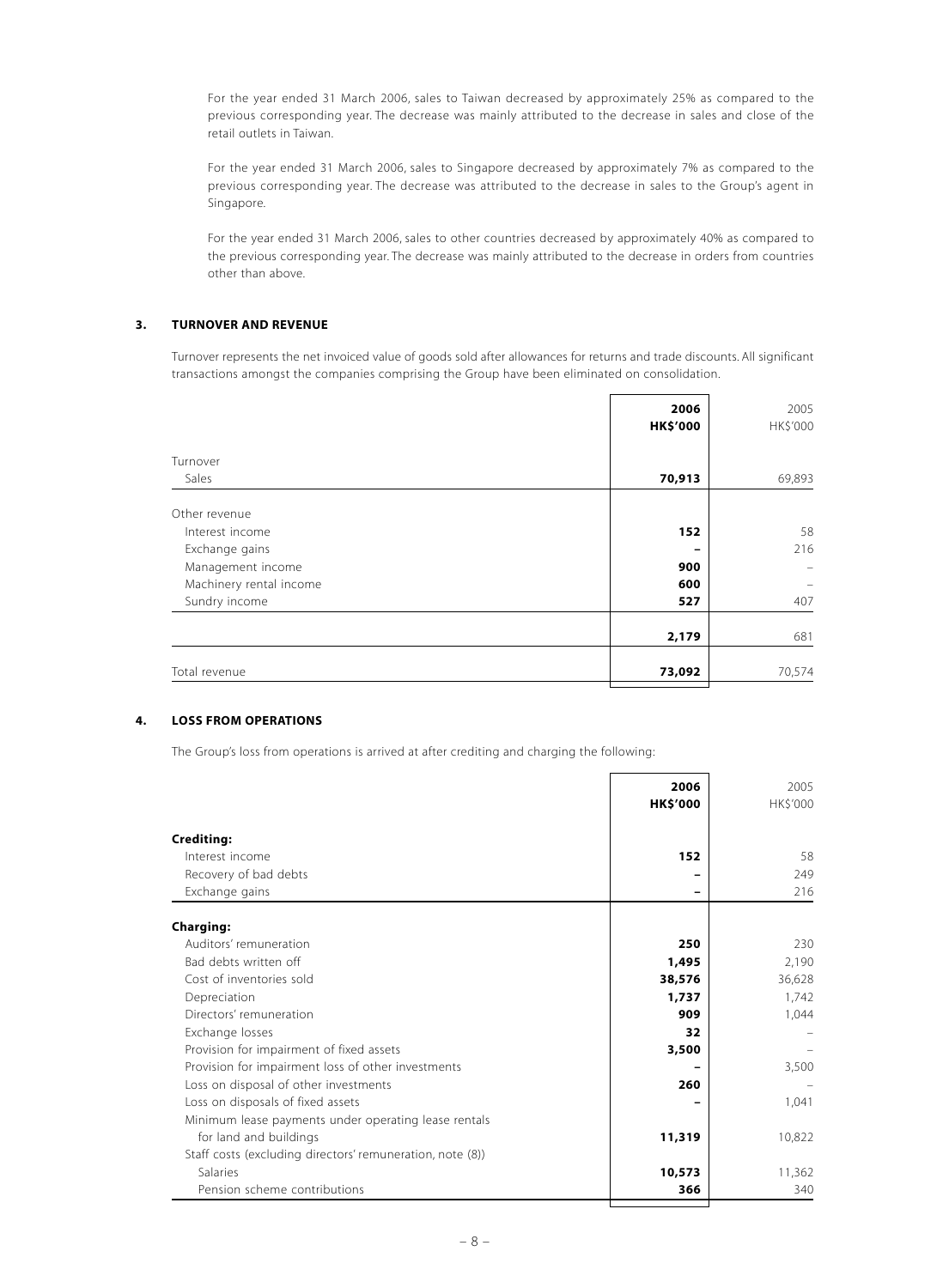#### **5. FINANCE COSTS**

|                                              | 2006            | 2005     |
|----------------------------------------------|-----------------|----------|
|                                              | <b>HK\$'000</b> | HK\$'000 |
| Interest on bank loans and overdrafts wholly |                 |          |
| repayable within five years                  | 508             | 584      |
|                                              |                 |          |

## **6. TAXATION**

Hong Kong profits tax has been provided at the rate of 17.5% (2005: 17.5%) on the estimated assessable profits arising in Hong Kong during the year. Taxes on profits assessable in other jurisdictions have been calculated at the rates of tax prevailing in the countries in which the Group operates, based on existing legislation, interpretation and practices in respect thereof.

The amount of income tax in the consolidated income statement represents:

|                                       | Group           |          |  |  |
|---------------------------------------|-----------------|----------|--|--|
|                                       | 2006            | 2005     |  |  |
|                                       | <b>HK\$'000</b> | HK\$'000 |  |  |
| Hong Kong                             |                 |          |  |  |
| Current year                          | 110             | 150      |  |  |
| (Over)/Under provision in prior years | (10)            | 73       |  |  |
| Other jurisdictions                   | -               |          |  |  |
| Tax charge for the year               | 100             | 223      |  |  |

The provision for the year can be reconciled from taxation based on the loss per income statement as follows:-

|                                                          | Group           |          |  |
|----------------------------------------------------------|-----------------|----------|--|
|                                                          | 2006            | 2005     |  |
|                                                          | <b>HK\$'000</b> | HK\$'000 |  |
| Loss before income tax                                   | (5,300)         | (9,728)  |  |
| Tax at the domestic tax rate of 17.5% (2005: 17.5%)      | (927)           | (1,702)  |  |
| Tax effect on non-deductible expenses                    | 851             | 965      |  |
| Tax effect on non-taxable revenue                        | (27)            | (170)    |  |
| Tax effect on accelerated depreciation allowance         | 100             | 78       |  |
| Tax effect on prior year's tax losses utilised this year | (82)            | (41)     |  |
| Tax effect on unused tax losses not recognized           | 195             | 1.020    |  |
| (Over)/Under provision in prior years                    | (10)            | 73       |  |
| Tax charge for the year                                  | 100             | 223      |  |
|                                                          |                 |          |  |

#### **7. DIVIDENDS**

No dividends have been paid or declared by the Company during the year (2005: Nil).

#### **8. LOSS PER SHARE**

Basic loss per share is calculated based on the loss attributable to shareholders of HK\$5,359,000 (2005: HK\$10,045,000) and on the weighted average number of 421,549,370 shares in issue during the year (2005: 400,000,000 shares).

Diluted loss per share is not presented as there are no diluting events during the year.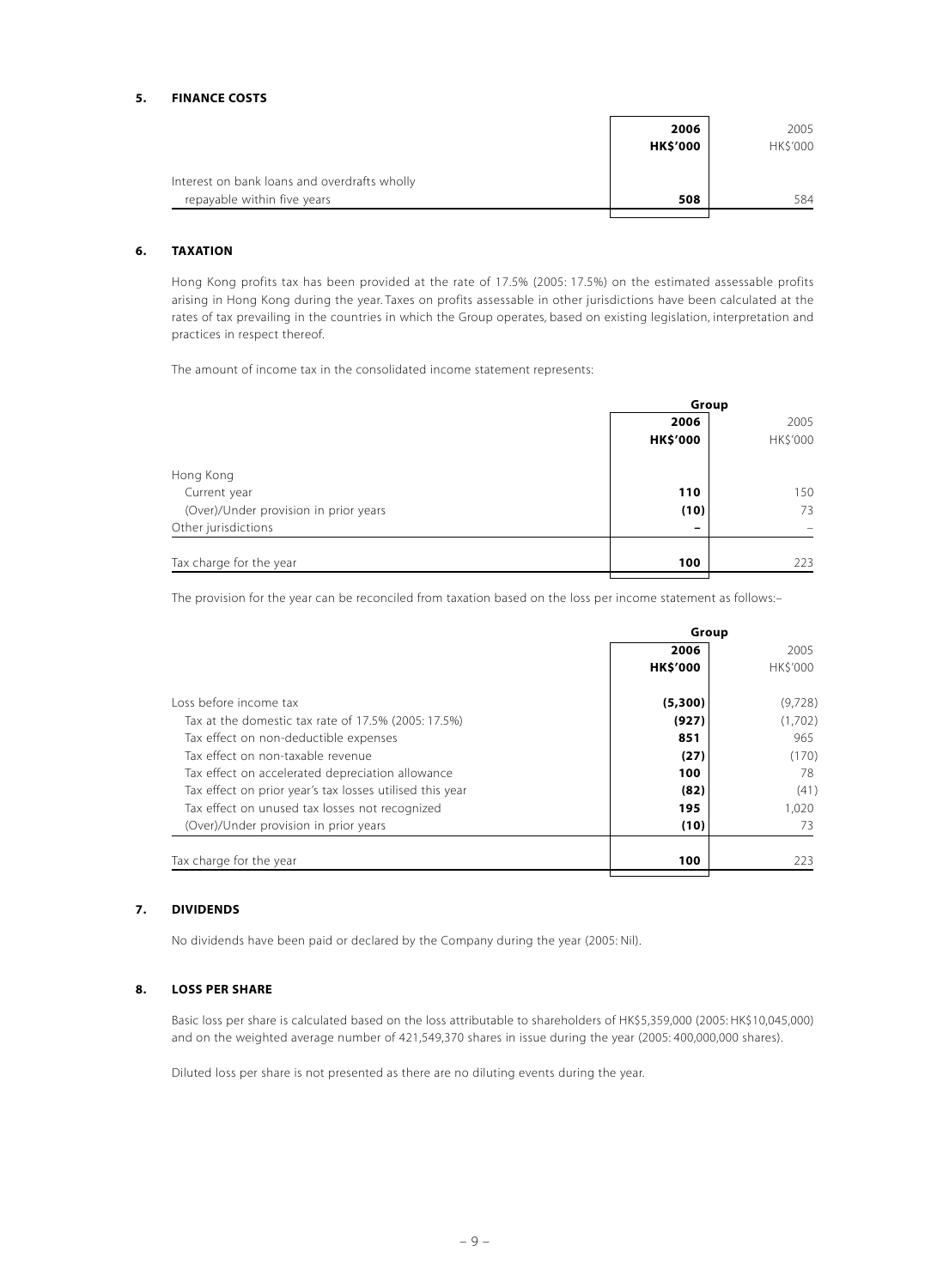#### **9. ACCOUNTS RECEIVABLE**

The Group's trading terms with its customers are mainly on credit, which generally have credit terms of up to 90 days (2005: 90 days). Each customer has a maximum credit limit. The Group seeks to maintain strict controls over its outstanding receivables to minimise credit risk. Overdue balances are reviewed by senior management on a regular basis.

Ageing analysis of the Group's accounts receivable as at the balance sheet date based on the goods delivery date is as follows:

|                | Group                    |                |  |
|----------------|--------------------------|----------------|--|
|                | 2006                     | 2005           |  |
|                | <b>HK\$'000</b>          | HK\$'000       |  |
| Within 90 days | 3,485                    | 5,570          |  |
| 91-180 days    | -                        | 1,013          |  |
| 181-365 days   | $\overline{\phantom{0}}$ | $\overline{4}$ |  |
| Over 1 year    | 36                       | $\overline{4}$ |  |
|                | 3,521                    | 6,591          |  |

#### **10. ACCOUNTS PAYABLE**

Ageing analysis of the Group's accounts payable as at the balance sheet date based on the goods receipt date is as follows:

|                | Group           |                   |  |
|----------------|-----------------|-------------------|--|
|                | 2006            | 2005              |  |
|                | <b>HK\$'000</b> | HK\$'000          |  |
| Within 90 days | 3,229           | 2,748             |  |
| 91-180 days    | 400             | 190               |  |
| 181-365 days   | 51              | $\qquad \qquad =$ |  |
| Over 1 year    | -               | 480               |  |
|                | 3,680           | 3,418             |  |

#### **MANAGEMENT DISCUSSION AND ANALYSIS**

#### **General**

The Group is principally engaged in retail and wholesale of bags and accessories under its **FX CREATIONS** brandname. The bags sold by the Group consist principally of business bags, sports bags, backpacks, handbags and wallets. The accessories sold by the Group include belts, watches, spectacles and umbrellas.

The Group also sells its products to agents and distributors for distribution and resale in the PRC, Taiwan, Singapore, Malaysia, Indonesia, Thailand, Australia, New Zealand, Korea, Japan and Europe markets.

#### **Market Overview**

The retail environment in Hong Kong experienced a tough year due to the keen competition from the competitors as well as experienced an increase of rental and costs in Hong Kong. The Group recorded decrease in retail sales of approximately 12% in the year under review.

However, the Group recorded an increase in wholesale sales by approximately 25% in the year under review compared to the previous corresponding year mainly due to more orders from existing customers.

As a result of the above, overall sales increased by approximately 1%.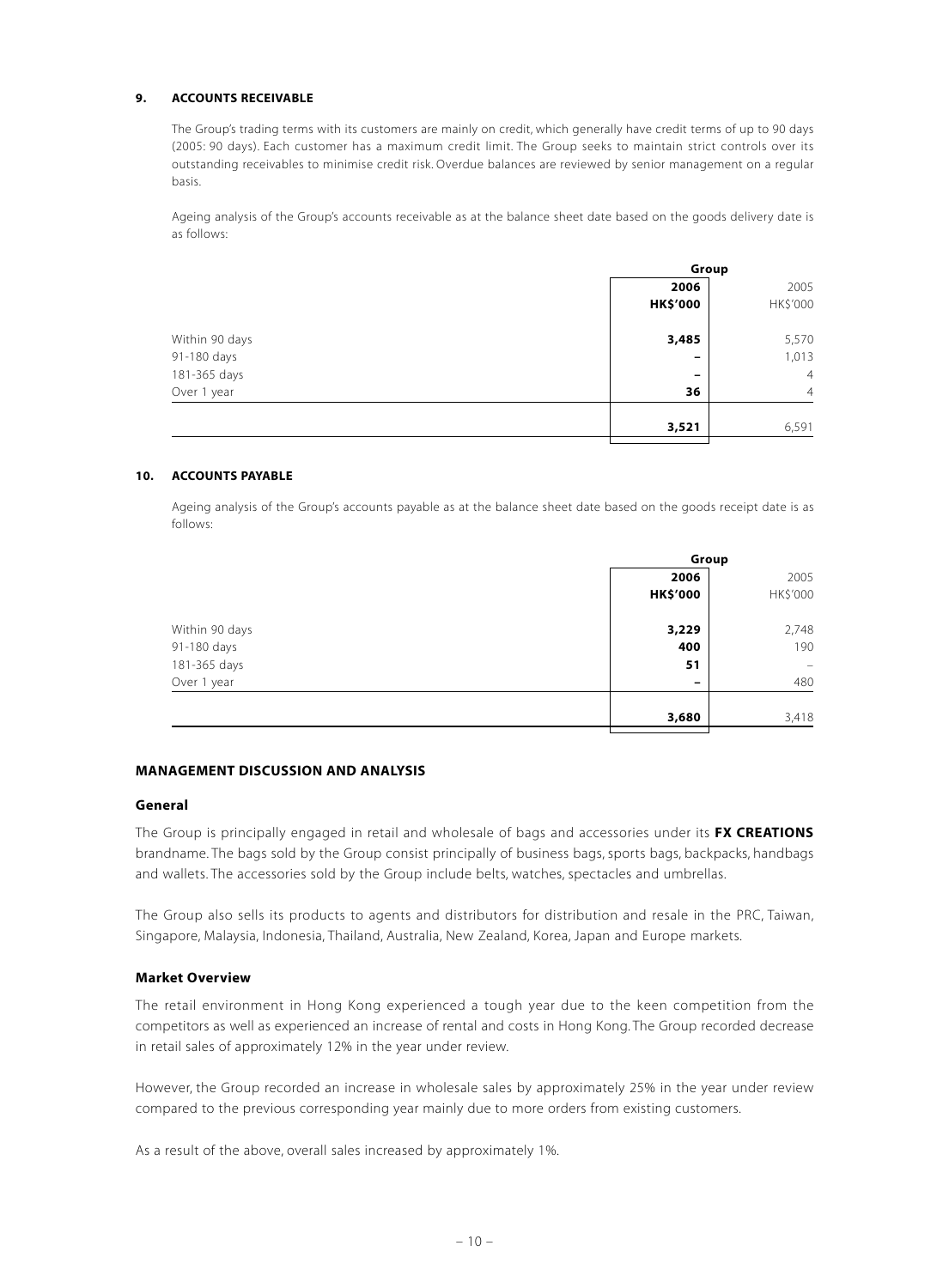#### **Business Overview**

During the year ended 31 March 2006, the Group closed 8 retail outlets in Hong Kong, 2 retail shops outlets were opened, 8 and 11 department store counters were closed in Hong Kong and Taiwan respectively. The retail outlets shops and department store counters were closed because of the expiry of the leases and the Group considered it is not economically feasible to renew the leases and to streamline its operations and resources and franchise to operate the Group's retail network in Hong Kong.

The Group continued to identify potential new agents in new areas but no new agency agreement was signed during the year ended 31 March 2006. The Group is finalising its partnership agreements with agents in Thailand and Korea.

Despite the increase in the overall sales, a net loss of approximately HK\$5,359,000 was recorded in the year under review. The losses were mainly attributed to increase in the rental expenses, provision for impairment of fixed assets, loss from disposals of other investments, and cost of inventories sold.

The Group continued to conduct various marketing and promotion activities including advertising campaigns such as billboards, brochures and road shows to promote the Group's profile and the **FX CREATIONS** members club. The Group also participated in promotion activities with credit card issuers, retail chain store and television programme to promote and strengthen its brand loyalty.

#### **FINANCIAL REVIEW**

#### **Results**

For the year ended 31 March 2006, the Group recorded a turnover of approximately HK\$70,913,000 (2005: approximately HK\$69,893,000), representing an increase of approximately 1% as compared to the previous corresponding year. The increase in turnover was attributed to the increase in sales of 25% in the wholesale segment which was offset by the decrease in sales of 12% in the retail segment.

Net loss attributable to shareholders for the year ended 31 March 2006 amounted to approximately HK\$5,359,000 (2005: HK\$10,045,000). The losses were mainly attributed to increase in the rental expenses, provision for impairment of fixed assets, loss from disposals of other investments and cost of inventories sold.

#### **Liquidity, financial resources and capital structure**

During the year, the Group financed its operations with its own working capital and bank borrowings.

As at 31 March 2006, the Group had net current assets of approximately HK\$5,089,000 (2005: approximately HK\$3,209,000) including bank and cash balances of approximately HK\$3,962,000. As at 31 March 2005, bank and cash balances (including pledged bank deposits) were approximately HK\$4,269,000.

The Group did not have any banking facilities as at 31 March 2006. As at 31 March 2005, the Group had total available banking facilities of approximately HK\$14,887,000 which were supported by the following:

- (i) the pledge of bank deposits of approximately HK\$2,742,000;
- (ii) corporate guarantee executed by the Company totaling HK\$12,253,000; and
- (iii) the pledge of certain assets of a subsidiary of the Company amounting to HK\$1,764,000.

As at 31 March 2005, approximately HK\$9,738,000 was utilized by the Group.

As at 31 March 2006, the gearing ratio (defined as the ratio between total bank borrowings and total assets) was approximately 0.03 (2005: 0.37). The Group has no fixed interest bank borrowing. All the bank borrowings were denominated in Hong Kong dollars.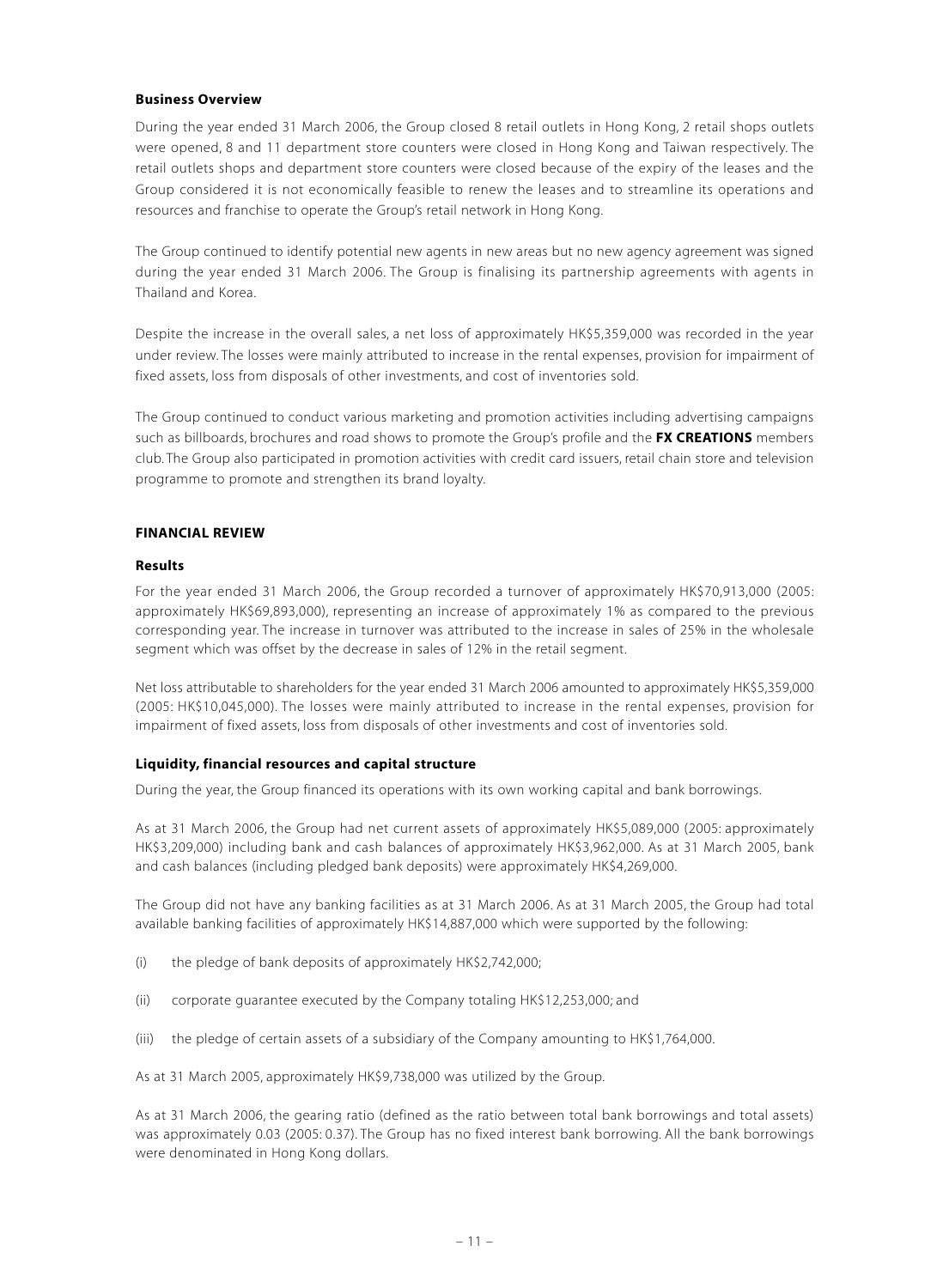As at 31 March 2006, the Group had outstanding tax loan with bank of approximately HK\$377,000, which was repayable within one year. As at 31 March 2005, the Group had total outstanding bank borrowings of approximately HK\$9,738,000 comprising secured bank overdrafts of approximately HK\$3,810,000, secured bills payable of approximately HK\$4,381,000 and secured bank loans of approximately HK\$1,547,000.

As at 31 March 2006, the Group had other secured loan of approximately HK\$583,000 (2005: Nil), of which approximately HK\$500,000 was repayable within one year and approximately HK\$83,000 was repayable beyond one year but within five years.

The shares of the Company were listed on the Growth Enterprise Market of the Stock Exchange of Hong Kong Limited ("GEM") on 21 May 2002.

On 9 December 2005, the Company issued and allotted 60,504,000 shares to 6 placees who were independent third parties.

On 26 May 2006, the Company, by way of open offer of new Shares, will issue not less than 232,552,000 offer shares and not more than 249,302,000 offer shares on the basis of one offer share for every two existing shares. Following the completion of open offer on the estimated date of 14 July 2006, the total issued share capital is expecting to enlarge to 747,906,000 shares.

## **Significant investments**

As at 31 March 2006, there was no significant investment held by the Group. As at 31 March 2005, the Group had investment in listed securities in Hong Kong which fair value as at that date were approximately HK\$500,000.

#### **Material acquisitions or disposals of subsidiaries and affiliated companies**

There were no material acquisitions or disposals of subsidiaries and affiliated companies during the year.

## **Contingent liabilities**

As at 31 March 2006, the Group had no material contingent liabilities.

As at 31 March 2005, the Group had discounted bills with recourse of approximately HK\$76,000. In addition, the Company had provided guarantees for banking facilities granted to and utilised by subsidiaries of approximately HK\$9,738,000 as at 31 May 2005.

#### **Lease and contracted commitments**

The Group leases certain of its office premises, warehouses, retail shops and department store counters under non-cancellable operating lease arrangements with lease terms ranging from one to three years.

As at 31 March 2006, the Group had total future minimum lease payments in respect of non-cancellable operating leases for land and buildings falling due as follows:

| <b>HK\$'000</b> |          |
|-----------------|----------|
|                 | HK\$'000 |
| 6,165           | 8,498    |
| 3,905           | 3,582    |
| 10,070          | 12,080   |
|                 |          |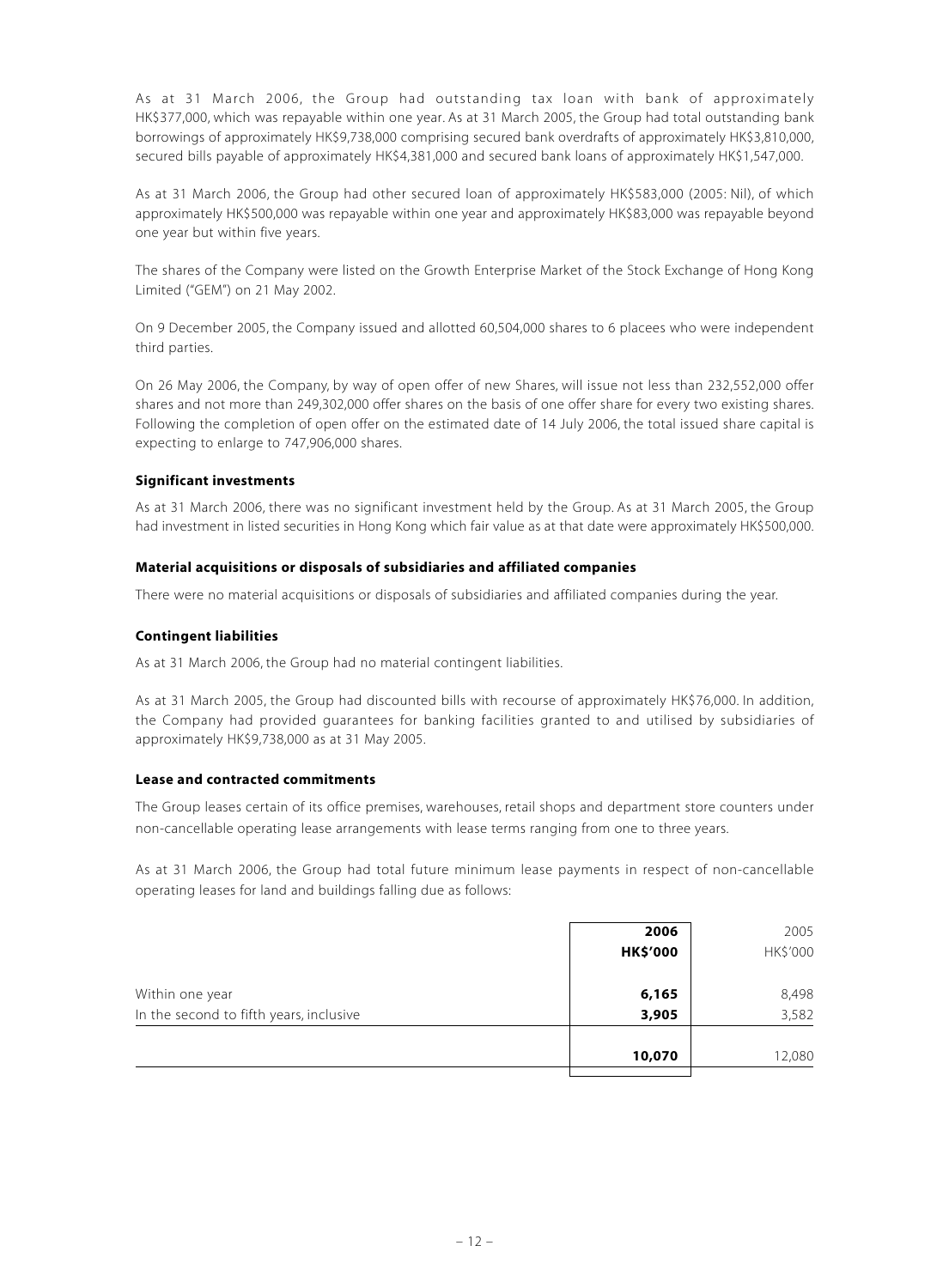#### **Foreign exchange exposure**

The Group's income and expenditure during the year ended 31 March 2006 were denominated in United States ("US") dollars, Hong Kong ("HK") dollars and New Taiwanese ("NT") dollars, and most of the assets and liabilities as at 31 March 2006 were denominated in HK dollars and NT dollars. Accordingly, the Board is of the view that, to certain extent, the Group is exposed to foreign currency exchange risk. For the US dollars foreign exchange exposure, the Board believes the exposure is small as the exchange rate of US dollars to HK dollars is comparatively stable. However, the Group is exposed to NT dollars foreign exchange exposure and fluctuation of exchange rates of NT dollars against HK dollars could affect the Group's results of operations. During the year, no hedging transaction or arrangement was made.

## **Treasury policies**

The Group adopts a conservative approach towards its treasury policies. The Group strives to reduce exposure to credit risk by performing ongoing credit evaluations of the financial conditions of its customers. To manage liquidity risk, the Board closely monitors the Group's liquidity position to ensure that the liquidity structure of the Group's assets, liabilities and commitments can meet its funding requirements.

## **Future plans for material investments and expected source of funding**

While looking at ways to improve the business further, the Group is looking for business opportunities elsewhere to improve the financial performance and improve shareholders returns.

To seek more business opportunities and to maximise the return to the Group in the long run, the Group entered into a memorandum of understanding with independent third parties on 2 June 2006 in respect of an acquisition in whole, or in part, of the equity interests of a company which has secured an exclusive distribution rights in relation to the sale and distribution of funeral related products and services on a worldwide basis.

On 25 May 2006, the Company proposes to raise not less than approximately HK\$13.95 million and not more than approximately HK\$14.96 million before expenses, by way of an open offer of new shares, of is not less than 232,552,000 offer shares and not more than 249,302,000 offer shares at a price of HK\$0.06 per offer share on the basis of one offer share for every two existing shares held on the 19 June 2006.

#### **Employees and remuneration policies**

As at 31 March 2006, the Group had 80 (2005: 137) employees, including directors. Total staff costs (including directors' emoluments) were approximately HK\$11,848,000 for the year ended 31 March 2006 (2005: approximately HK\$12,746,000). Remuneration is determined with reference to market terms and the performance, qualification and experience of individual employee. Year-end bonus based on individual performance will be paid to employees as recognition of and reward for their contributions. Other benefits include contributions to statutory mandatory provident fund scheme to its employees in Hong Kong. To date, no share options have been granted to employees.

# **PROSPECTS**

The Group views the prospects of its business as challenging as the Group is experiencing rental and costs increases in Hong Kong while sales have not increased at the same percentage due to a more competitive business environment. Nevertheless, the Group is continuing to introduce new designs and products while maintaining cost control measures to remain competitive. To expand its sales network and to streamline its operations and resources, the Group is looking for new franchisees to operate the Group's retail network in Hong Kong. On the wholesale side, the Group is continuing to look for new agents in new countries as well as working more closely with the existing agents.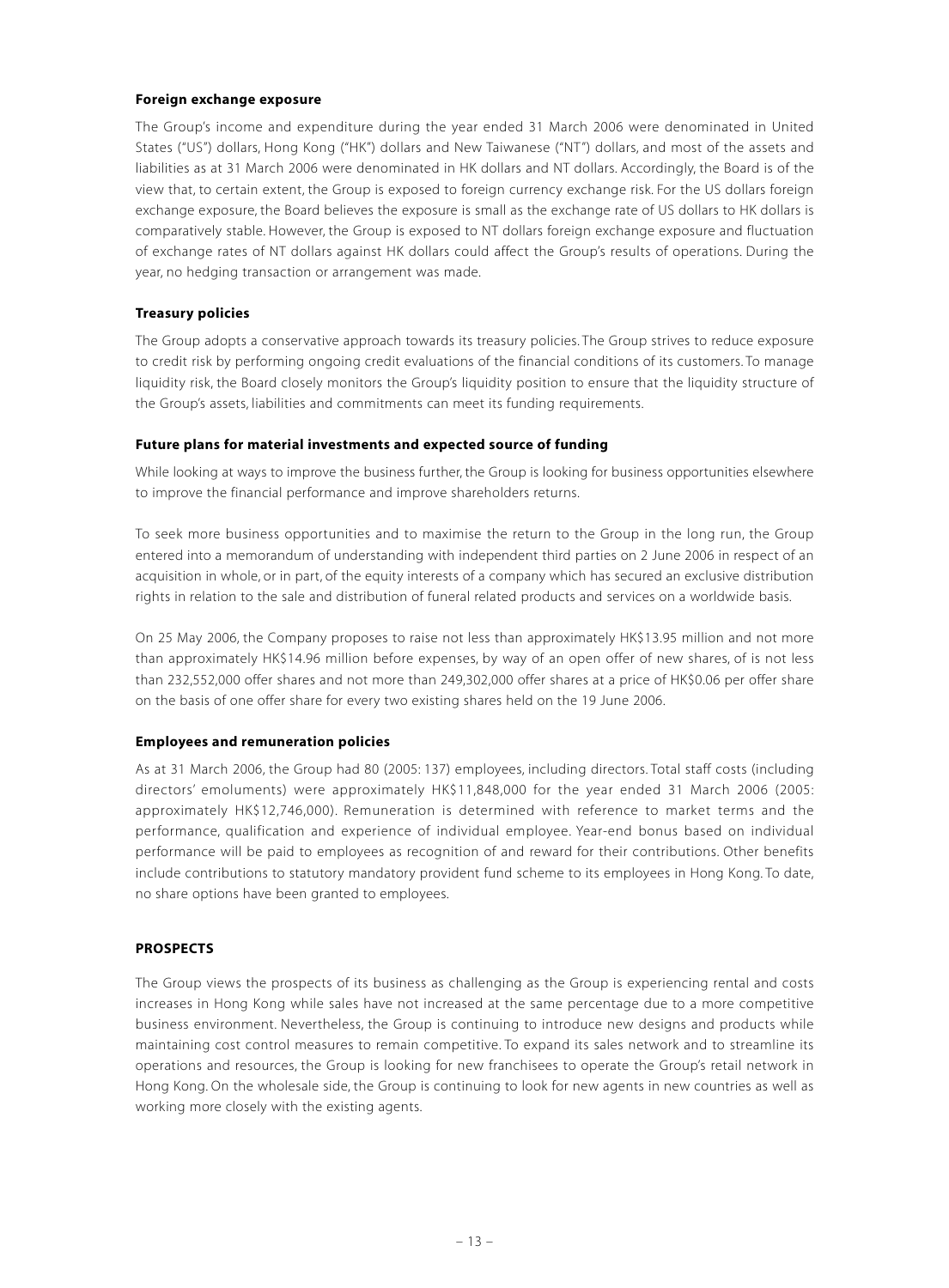The Group continued to conduct various marketing and promotion activities including advertising campaigns such as billboards, brochures and road shows to promote the Group's profile and the FX CREATIONS members club. The Group also participated in promotion activities with credit card issuers, retail chain store and television programme to promote and strengthen its brand loyalty.

While looking at ways to improve its business further, the Group is looking for business opportunities elsewhere to improve its financial performance and improve shareholders returns.

On 8 March 2006, the controlling shareholder of the Company was changed and Mr. Wong Wing Cheung, Peter has been appointed as an executive director and Chairman with effect from 1 April 2006 and 19 April 2006 respectively. It is expected that by virtue of the experience of Mr. Wong in the manufacturing of leather goods and his marketing network, synergistic effect and more business opportunities would be brought to the existing business of the Group.

To seek more business opportunities and to maximize return to the Group in the long run, the Group entered into a memorandum of understanding with independent third parties on 2 June 2006 in respect of an acquisition of the whole or part of the equity interests of a company which has secured an exclusive distribution rights in relation to the sale and distribution of funeral related products and services on a worldwide basis.

## **COMPLIANCE WITH THE CODE OF CORPORATE GOVERNANCE PRACTICES OF THE GEM LISTING RULES**

The Code on Corporate Governance Practices (the "CCGP") contained in Appendix 15 of the GEM Listing Rules was introduced on 1 January 2005, which set out the principles of good corporate governance and the Company is required to comply with the code provisions of the CCGP. The Company is fully admitted that good corporate governance, as part of the Company's culture, can create values to the Group and our shareholders. Not only is it a question of regularly compliance but also is the guidance of the Company to do the right thing. Therefore, the Board is committed to continue to enhance the standards of corporate governance within the Group and to ensure that the Group conducts its businesses in an honest and responsible manner. Except for disclosed in following, the Group has adopted practices which meets the code provisions of the CCGP throughout the year ended 31 March 2006 (i) the roles of chairman and chief executive officer are not separate and are performed by the same individual, and (ii) no nomination committee of the Board is established.

Under the code provision A.2.1 stipulates that the roles of Chairman and Chief Executive Officer should be separate and should not be performed by the same individual. The division of responsibilities between the Chairman and Chief Executive Officer should be clearly established and set out in writing.

Mr. Wong Wing Cheung, Peter is both the Chairman and Chief Executive Officer of the Company who is responsible for managing the Board and the Group's business. Mr. Wong has been both Chairman and Chief Executive Officer of the Company since April 2006. The Board considers that, with the present board structure and scope of business of the Group, there is no imminent need to separate the roles into two individuals as Mr. Wong is perfectly capable of distinguishing the priority of these roles in which he has been acting. However, the Board will continue to review the effectiveness of the Group's corporate governance structure to assess whether the separation of the position of Chairman and Chief Executive Officer is necessary.

Up to the date of this announcement, the Board has not yet established a Nomination Committee. The appointment of any new director is therefore being considered and approved by the Board. The Board considers that the new directors are expected to equip with expertise in making positive contribution to the Group and to provide timely and sufficient attention to the affairs of the Group. The Group is in the progress of forming a nomination committee which is expected to be established in accordance with the GEM Listing Rule as and when appropriate.